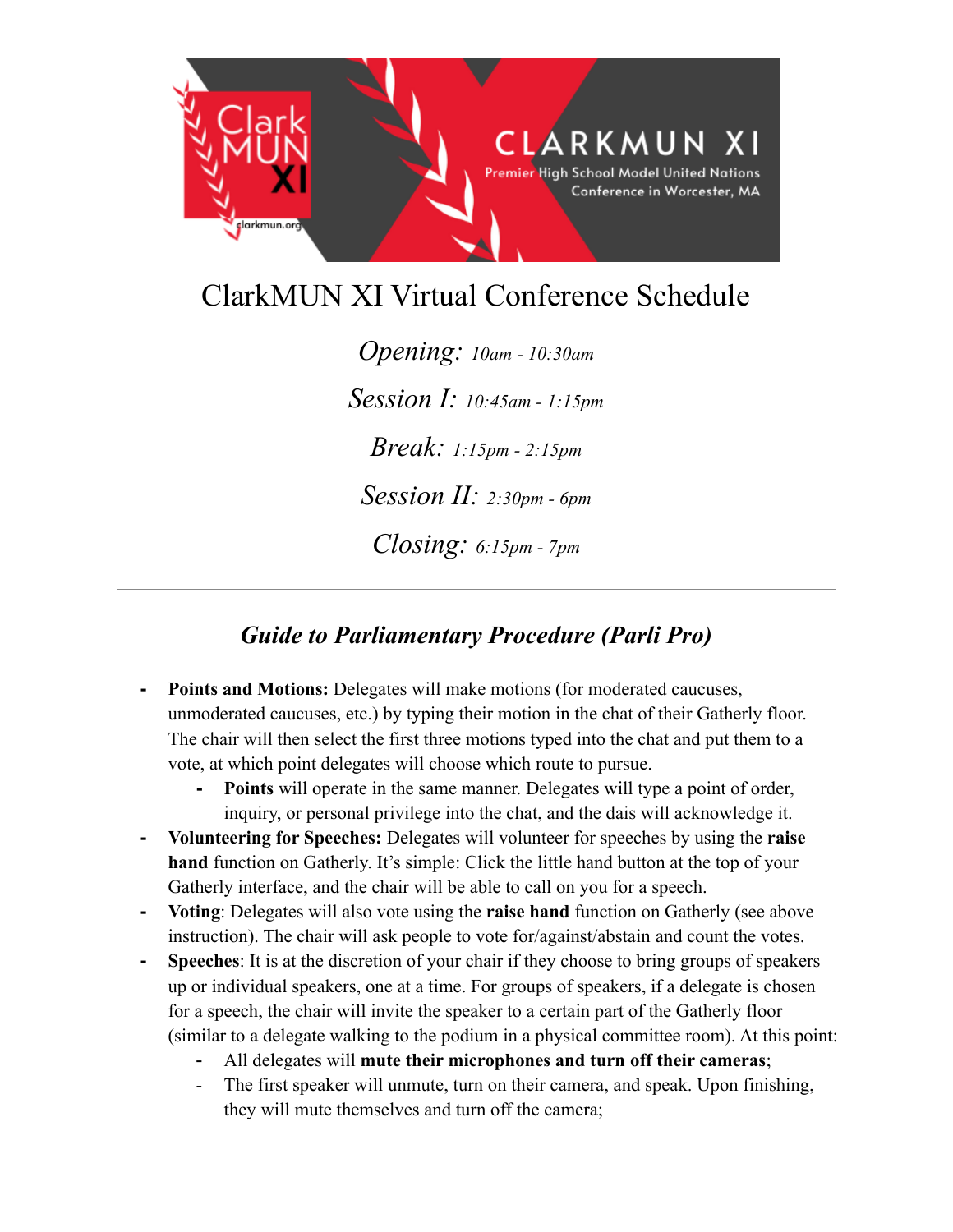- The second speaker will do the same until all speakers have spoken;
- The next group of speakers will raise their hand to be called upon and join the dais. Repeat previous step as warranted.
- **- Notes between delegates (GA and Crisis):** Delegates can message other delegates using the personal message function on Gatherly. Additionally, delegates can form 'group chats' while they are in huddles to simulate the dynamics of a 'bloc'. These only last while you are there (as they would in real life), so please get your bloc's contact information for after.
- **- Crisis Notes (Crisis Only):** Delegates in Crisis Committees (UNSC, Tombstone 1886, and Hartford Convention) will email crisis notes to staffers in the committee 'backroom'. The email addresses used by the backroom will be provided prior to the start of the committee.
	- **- Joint Personal Directives (JPDs)** will function in the same fashion. Two or more delegates will write an email draft together and send it to the crisis backroom. **Please CC the other delegate in the email** you send to the backroom.
	- Crisis notes should be emailed from the delegate's personal email. **Please** send a test email before the start of the committee with your real name and delegate name.

# *Floor Guide*

#### Opening/Closing: A-E

- Schools beginning with the letters A through E should meet here at the beginning and end of the conference.

## Opening/Closing: F-L

- Schools beginning with the letters F through L should meet here at the beginning and end of the conference.

## Opening/Closing: P-V

Schools beginning with the letters P through V should meet here at the beginning and end of the conference.

## DISEC: Convention on the Global Arms Trade

- Committee Room for DISEC. Delegates in other committees are not permitted on this floor.

## DISEC: Outroom

- This floor will serve as the outroom for DISEC. This is where individual delegates can go to work on their working papers without interfering with speeches in the general room.

## UNEP: Trees, Trees, Trees